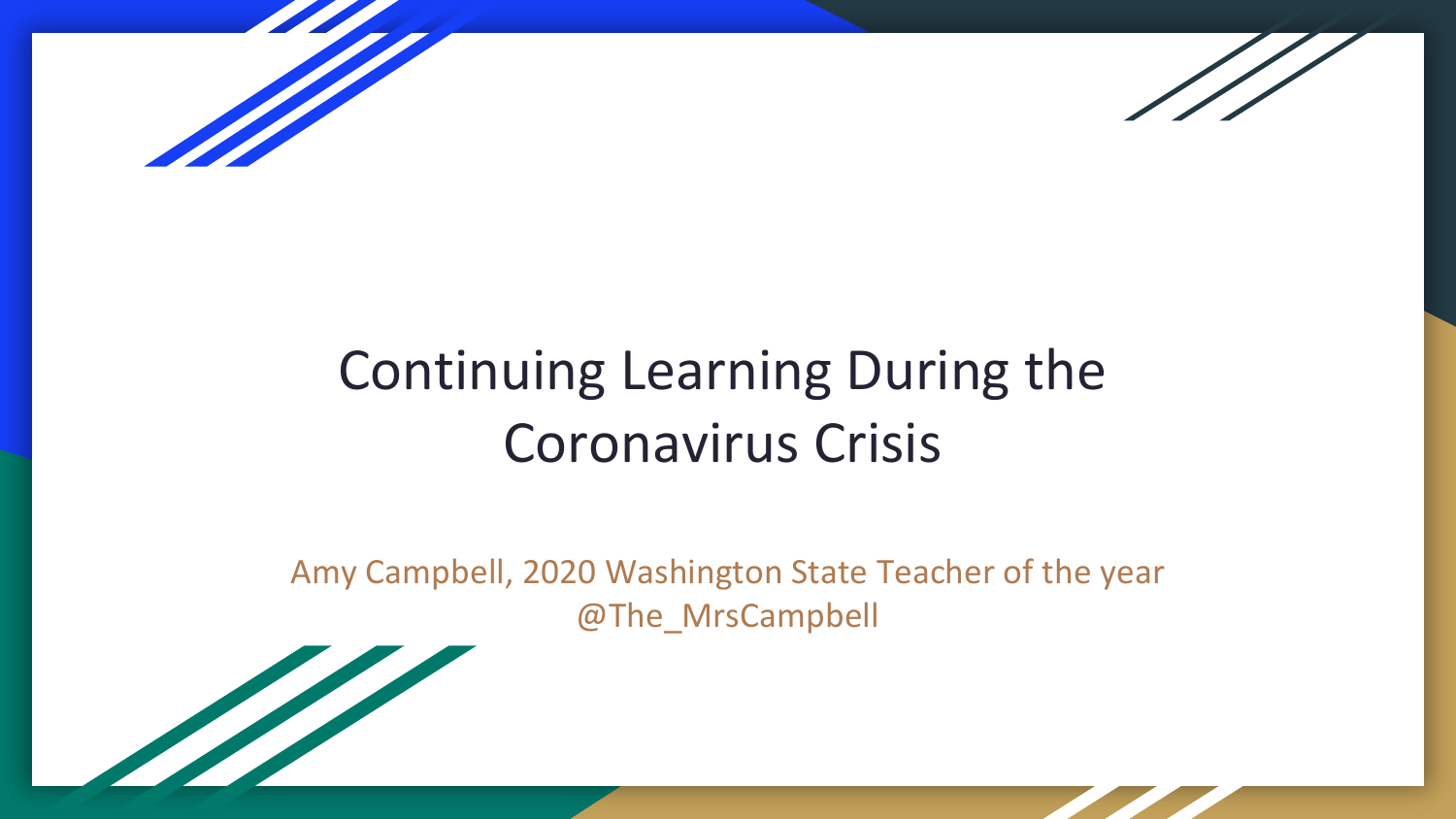### Pledge and Helen Baller Pledge

Pledge of Allegiance

I will do my best, to be my best.

I will be responsible, respectful and safe.

Together we can build self esteem

At Helen Baller we are a community of Learners.

We can LEARN! We will LEARN!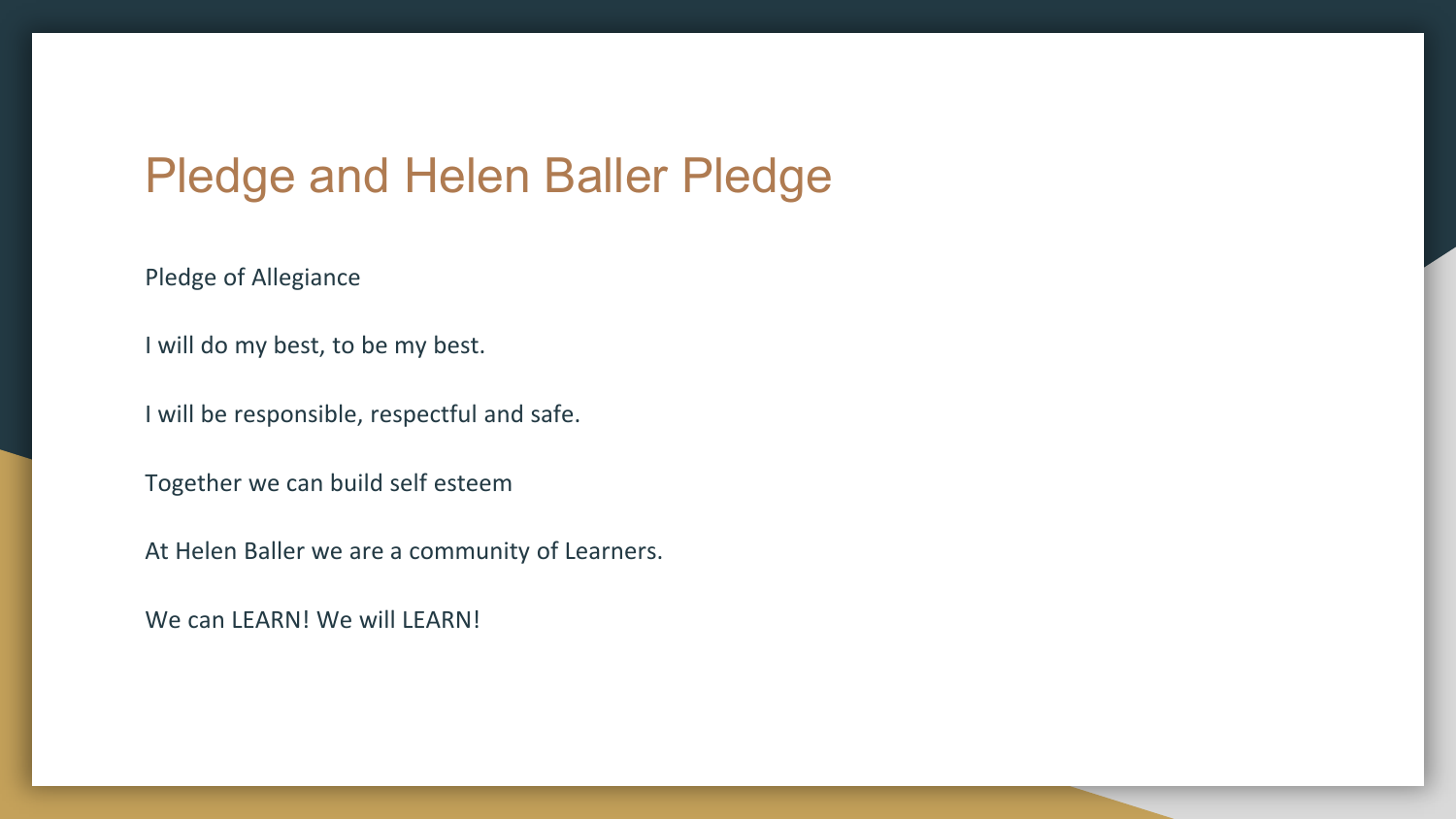## 2020 Moving Inclusion forward

-History and **Civil Rights** Movements

-Examining Bias and shifting our thinking from see deficit to **seeing asset, ability and potential**

-Investigation of how **we can overcome barriers to learning**

-Focus on how honoring diversity means understanding we don't and can't all learn the same way

-Special Education is a **SERVICE and NOT a place**

-ALL Children CAN learn; we just need to find the way.

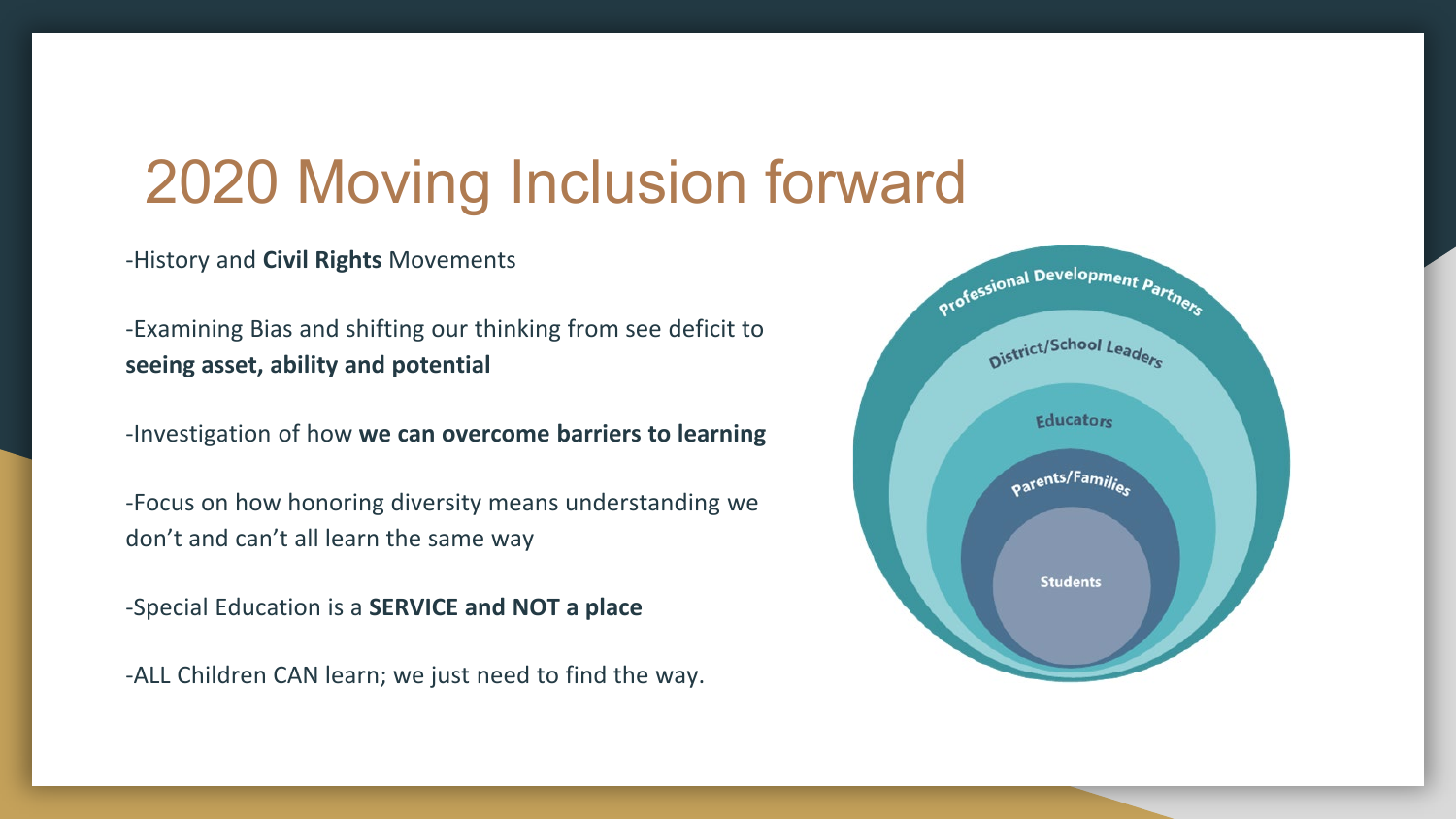### Micah's Miles

Our schools (and now Continues Learning) are like the marathon course.

Access, ability, effort, other obligations put us at different places on the course

As teachers we get the opportunity to chose to see potential for each of our learners,

If we believe each students can LEARN

All we have to do overcome barriers.

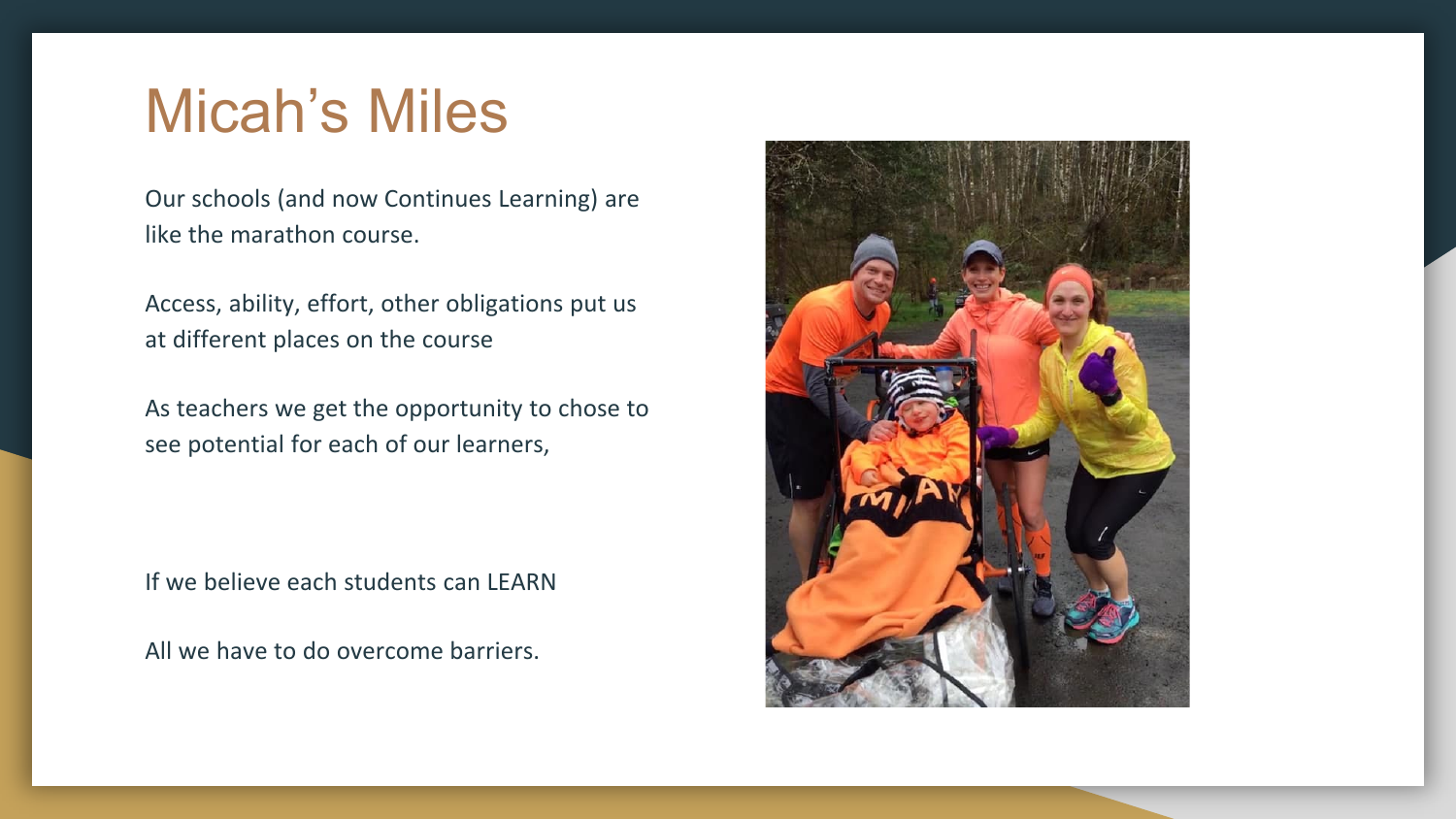### I needed to find a way to continue instruction.

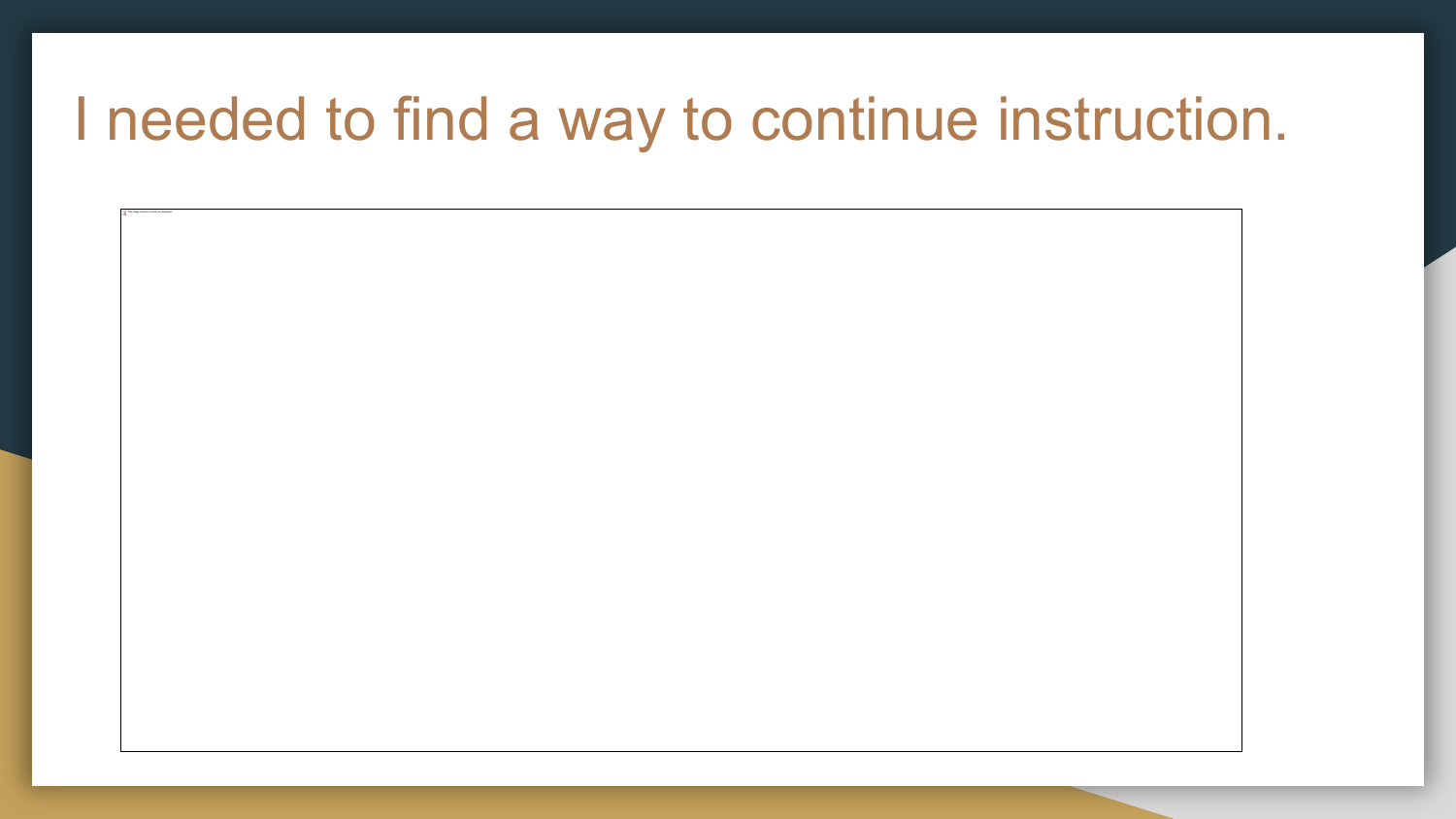### **Connect**

- -Reassurance /You are enough
- -You are not recreating school
- -School plans for service delivery, available resources
- -We are still your team/We have a shared experience
- -Personal connections for kids

*This can be a lonely time for everyone, but especially [students] with disabilities who often depend on school time to see and talk to other people. -*<http://blog.paraeducate.com/>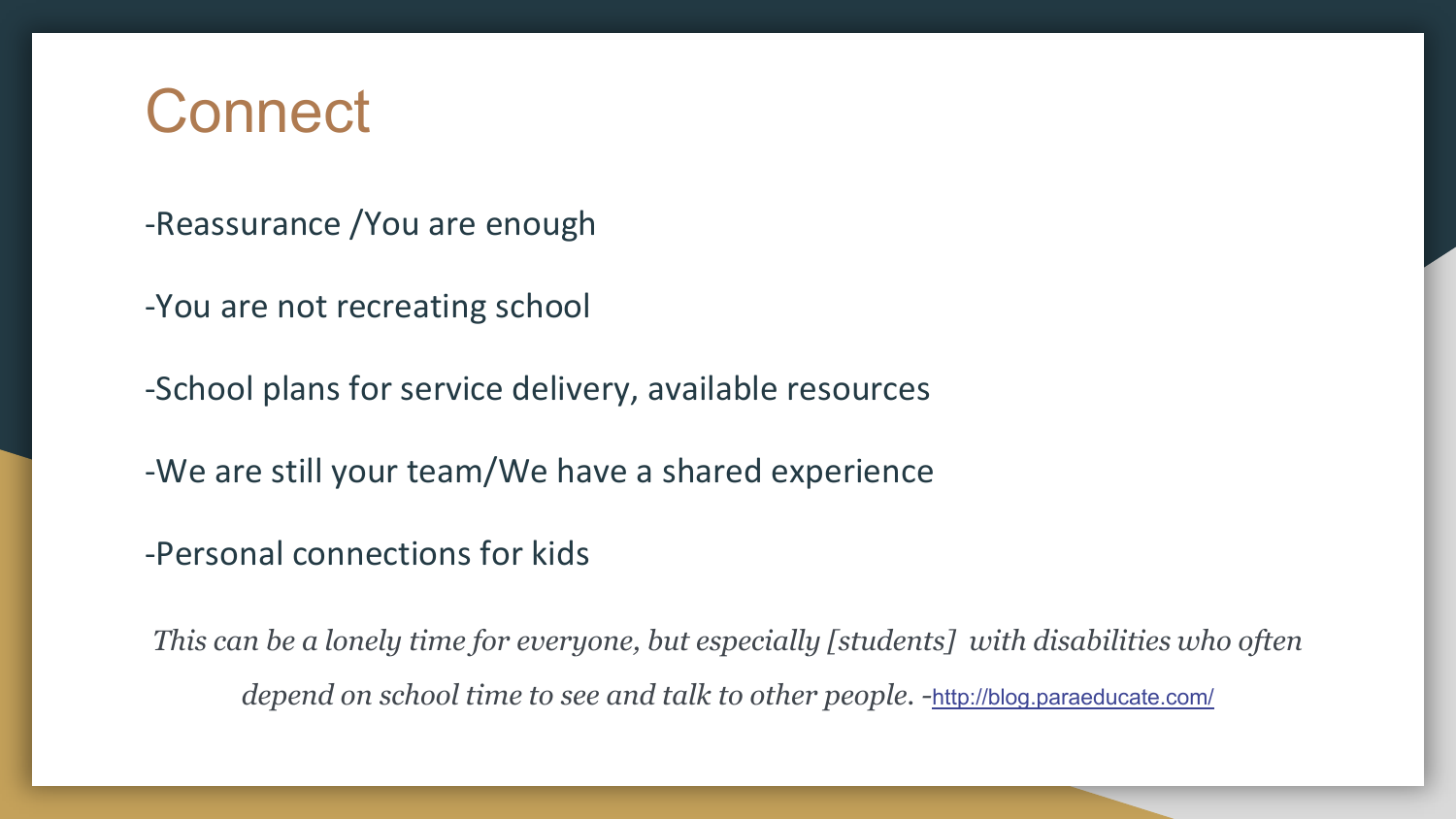### Collective Efficacy, Albert Bandura

When a team of individuals share the belief that **through their unified efforts they can overcome challenges** and produce intended results, groups *are* more effective.

**Collective** teacher **efficacy** (CTE) refers to a staff's shared belief that through their **collective** action, they can positively influence student outcomes, including those who are disengaged and/or disadvantaged.

"Not yours, not mine, but ours" has to extend into the home.

We can all have a hand in moving each student forward

Believe in each other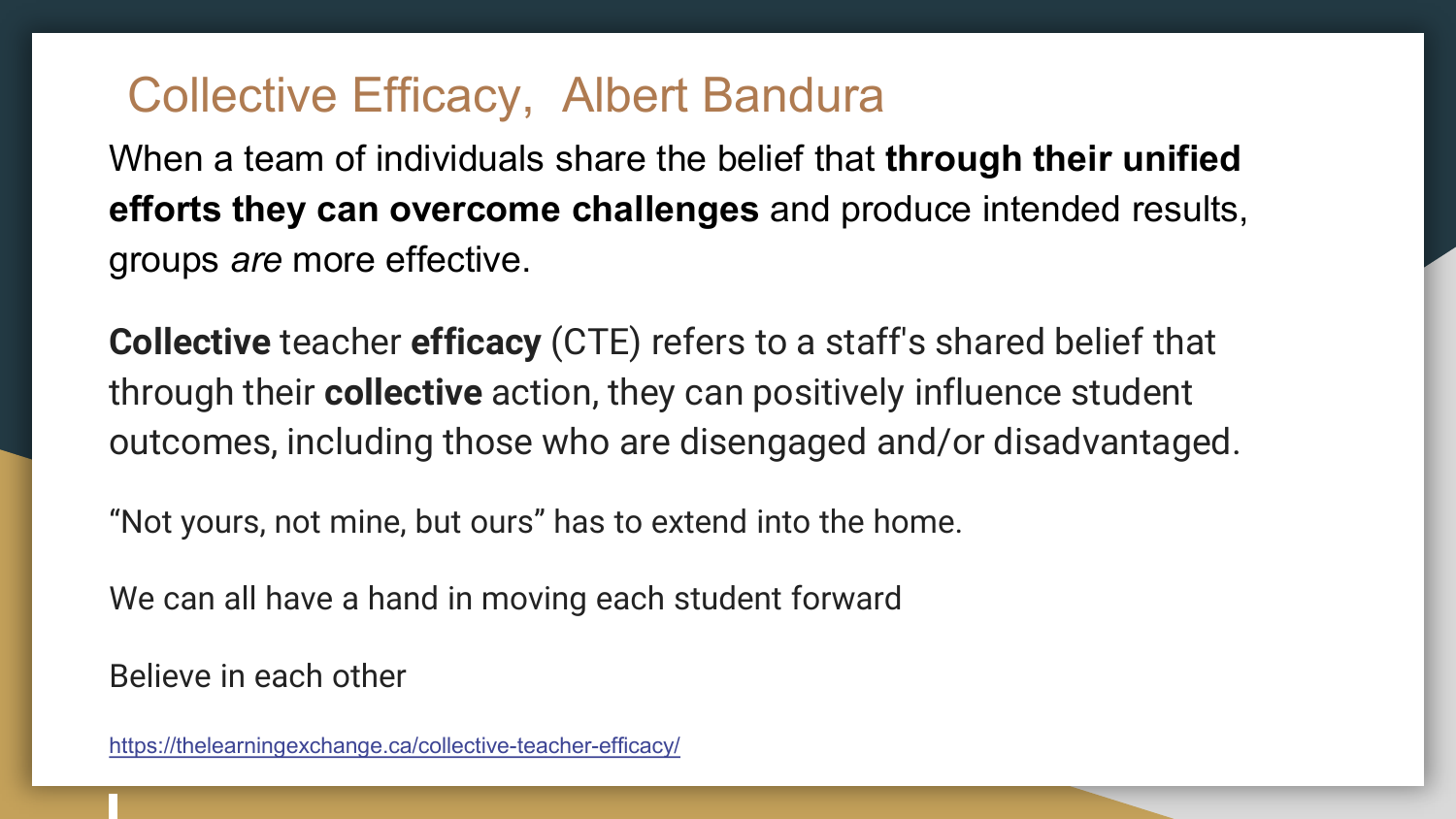## Supporting each other by share what works

#### **Accommodations and Modifications:**

-Closed captioning/accessibility by screen readers/voice to text

-Modify the length or volume of instruction or work

**Sensory strategies:** 

#### **Behavior Strategies:**

visuals, choice boards, tokens, timers, Positive Behavior Supports

#### **Social/Emotional Supports**

-Ways for everyone to share/respond/validate feelings

-How to re imagine what you are already doing to make it education

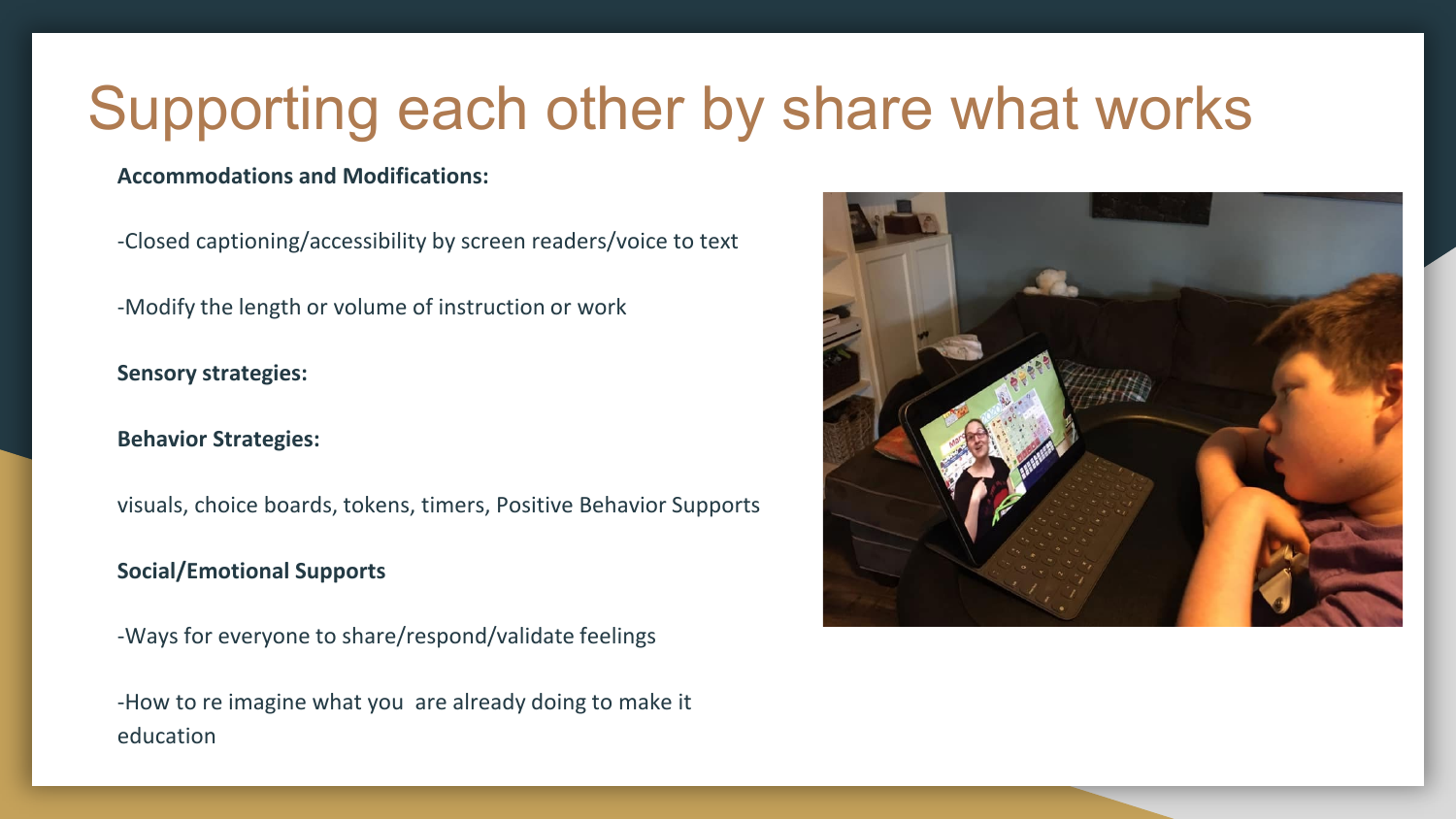### Collaborate/Coordinate

-Teacher collaboration (Specialists/gen ed/therapists/family /Admin)

Develop, divide or distribute, prioritize work

-clearly define goals and then LIMIT VOLUME

-Integration of therapeutic strategies

-emphasis naturalistic fine/gross motor and speech practice

-How will you all hold each other up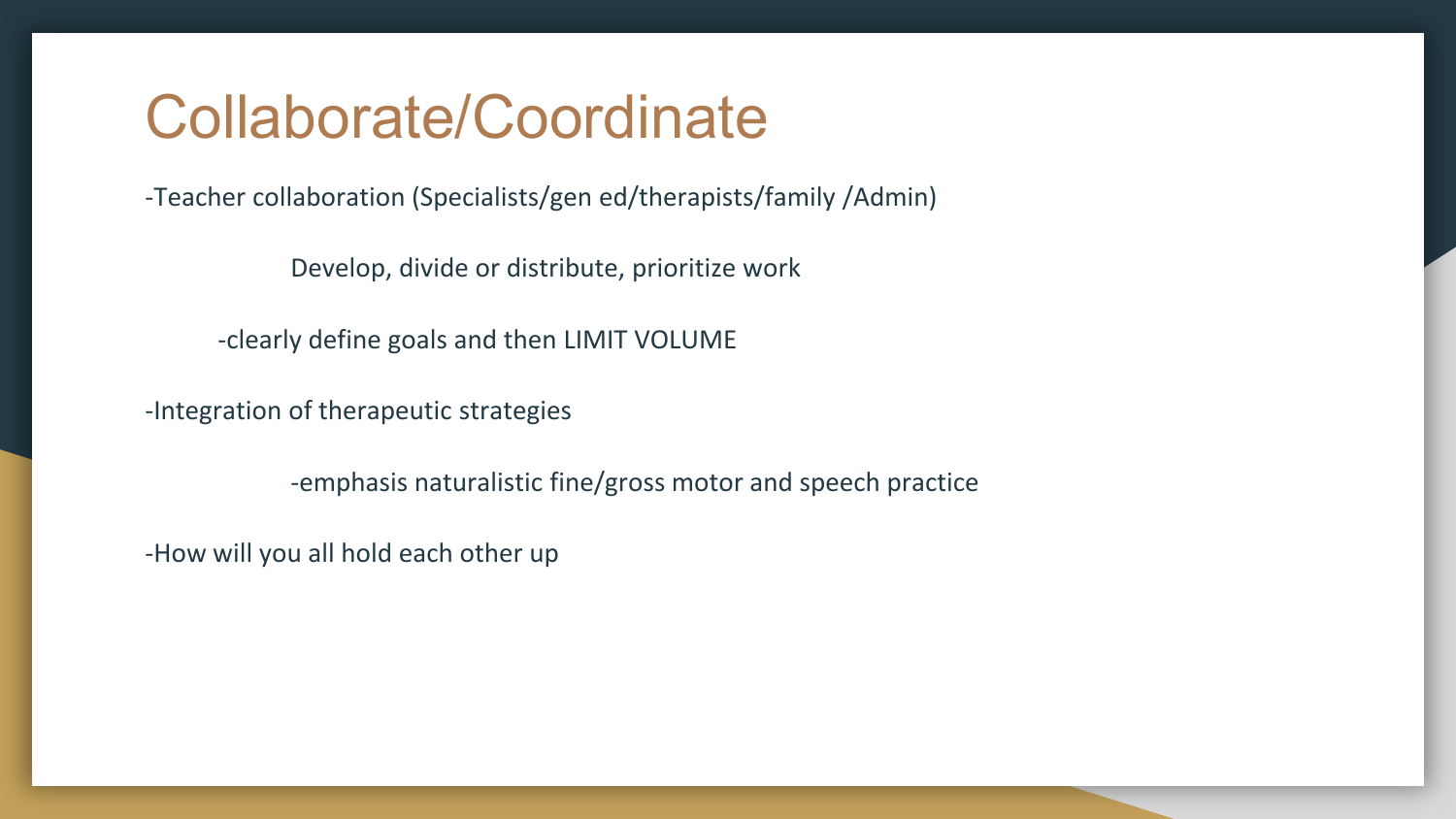# We are Lifelong Learners:

### Craziest Professional Development of our lives



lichele Caracappa MicheleCaracapp

I don't think there's a silver lining for students in this catastrophe. I also don't think it's going to serve students well to enter next school year messaging to them that they are impossibly behind. The world has changed permanently, but their capacity to learn has not.

4:15 PM · 3/29/20 · Twitter for iPhone

26 Retweets 133 Likes

### "No Right Answers" By Mark Gardner, March 25, 2020

"No plan will be without flaws. I also believe that no plan will guarantee every student will continue to learn; we have a hard enough time achieving that high bar even when the kids are in the same room as us. I don't want us to be satisfied with a plan that is "good enough," but I also don't want us to be immobilized by perseverating on problems [and obstacles." https://storiesfromschool.org/no-right](https://storiesfromschool.org/no-right-answer/)answer/

-Continue to read, write, reflect AND ask questions -Model how messy learning is

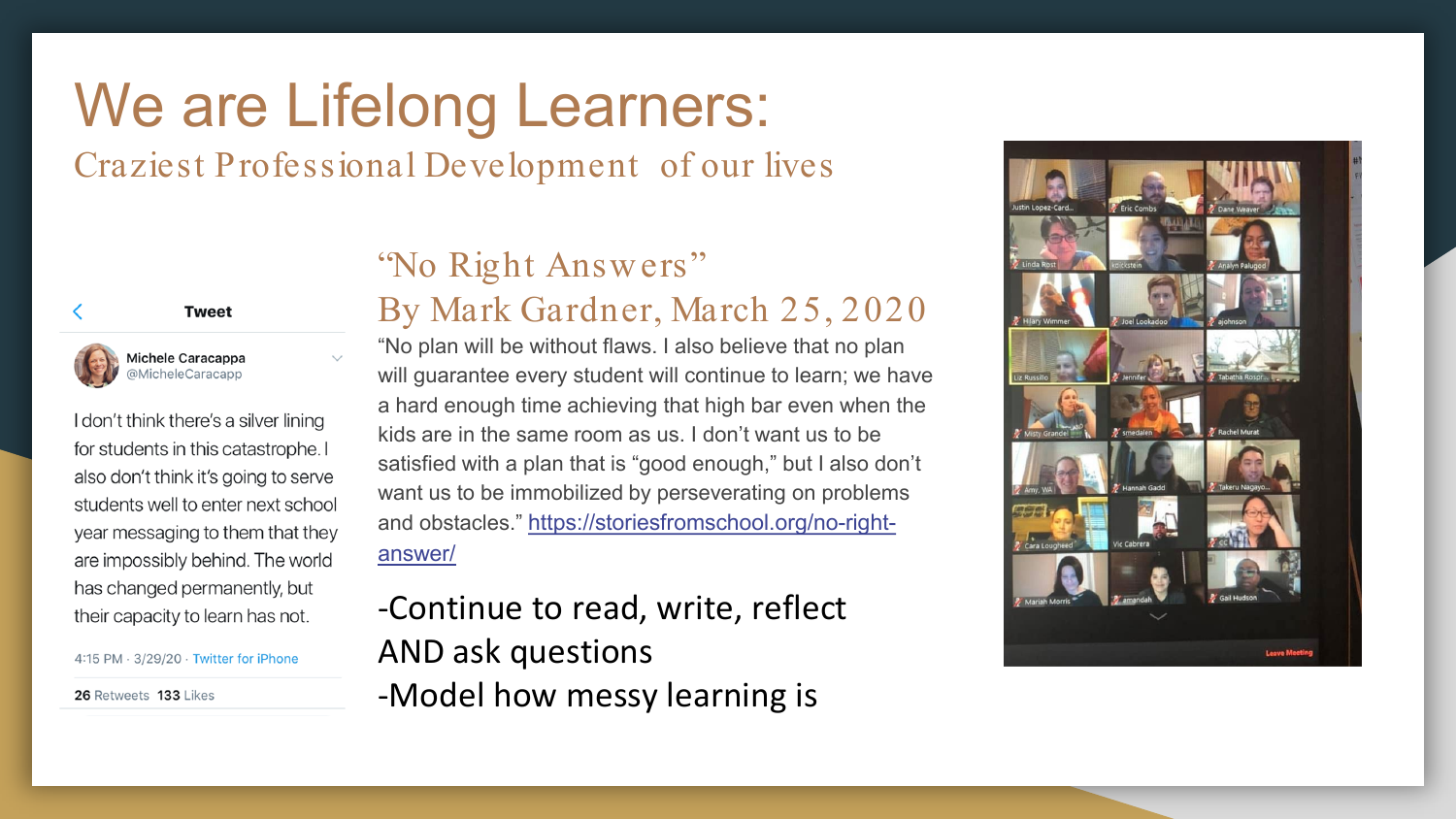### This is a movement, not a moment

Our discussions around equity and access need to continue to happen

Call to action for innovation to remove barriers

This is what we do;

we are teachers.